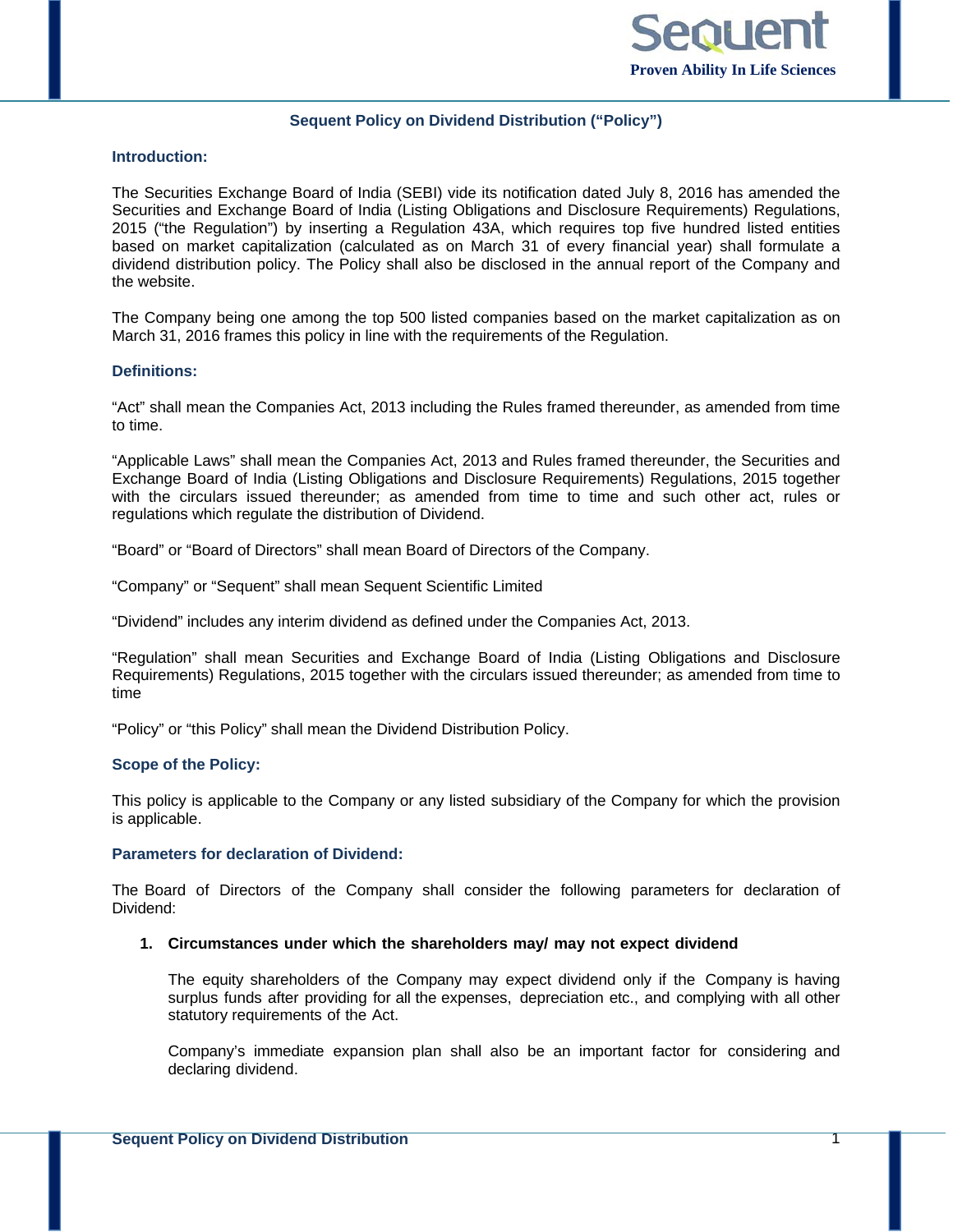

The equity shareholders of the Company may not expect dividend under the following circumstances:

- i. whenever it undertakes or proposes to undertake a significant expansion project requiring higher allocation of capital;
- ii. significantly higher working capital requirements adversely impacting free cash flow;
- iii. whenever it undertakes any acquisitions or joint ventures requiring significant allocation of capital;
- iv. whenever it proposes to utilize surplus cash for buy-back of securities;
- v. in the event of inadequacy of profits or whenever the Company has incurred losses; and
- vi. such other instances which the Board of Directors consider relevant.

## **2. Financial Parameters**

Subject to the provisions of the Act, dividend shall be declared or paid only:

#### **A. Out of distributable profits of current year or previous financial years:**

## **i. Current financial year's profit:**

- a. after providing for depreciation in accordance with Applicable Laws and such other laws; and
- b. after transferring to reserves such amount as may be prescribed or as may be otherwise considered appropriate by the Board at its discretion.

#### **ii. Profits for any previous financial year(s):**

- a. after providing for depreciation in accordance with Applicable Laws and such other laws; and
- b. remaining undistributed; *or*

### **iii. A combination of (i) & (ii) above;**

### **B. Out of Free Reserves (in the event of inadequacy/ absence of profits)**

In the event of inadequacy or absence of profits in any year, Company may declare dividend out of free reserves, subject to fulfilment of conditions specified under the Act read with relevant rules and other applicable laws, as amended from time to time.

## **C. Company may, in certain cases, declare dividend using a combination of A and B above.**

## **3. External and Internal Factors**

The decision regarding dividend pay-out is a crucial decision as it determines the amount of profit to be distributed among shareholders and amount of profit to be retained in business.

The Board of Directors will endeavour to take a decision with an objective to enhance shareholders' wealth and market value of the shares.

The Dividend pay-out decision of any company depends upon certain external and internal factors: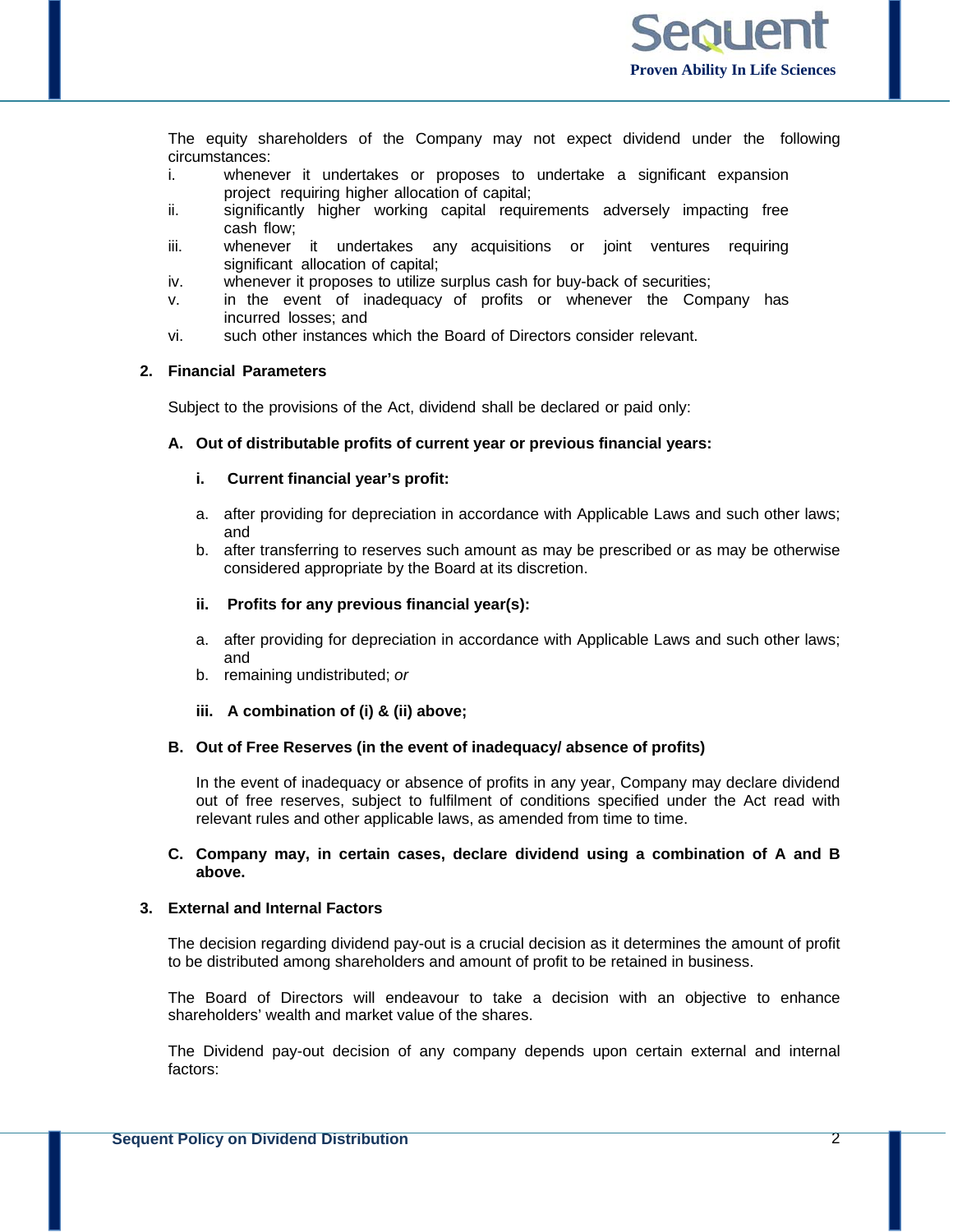## **A. External Factors**

- a. State of Economy in case of uncertain or recessionary economic and business conditions, Board will endeavor to retain larger part of profits to build up reserves to absorb future shocks.
- b. Capital Markets when the markets are favorable, dividend pay-out can be liberal. However, in case of unfavorable market conditions, Board may resort to a conservative dividend payout in order to conserve cash outflows.
- c. Statutory Restrictions The Board will keep in mind the restrictions imposed by various laws and regulatory conditions laid down under the Applicable Laws including Tax Laws with regard to declaration of dividend.

## **B. Internal Factors**

- a. Apart from the various external factors aforementioned, the Board will take into account various internal factors while declaring Dividend, which inter-alia will include:
	- i. Profits earned during the year;
	- ii. Present & future capital requirements of the existing businesses;
	- iii. Brand/ Business Acquisitions;
	- iv. Working Capital Requirements;
	- v. Outstanding borrowings;
	- vi. Expansion/ Modernization of existing businesses;
	- vii. Additional investments in subsidiaries/ associates of the Company;
	- viii. Fresh investments into external businesses;
	- ix. Past Dividend Trends;
	- x. Any other factor as deemed fit by the Board.

# **4. Manner of utilization of Retained Earnings**

The Board may retain earnings of the Company in order to make better use of the available funds and increase the value of the stakeholders in the long run. The decision of utilization of the retained earnings of the Company shall be based on the following factors:

- i. Market expansion plan;
- ii. Product expansion plan;
- iii. Increase in production capacity;
- iv. Modernization plan;
- v. Diversification of business;
- vi. Long term strategic plans;
- vii. Replacement of capital assets;
- viii. Where the cost of debt is expensive;
- ix. Other such criteria as the Board may deem fit from time to time.

## **5. Parameters for various classes of shares**

- a. The factors and parameters for declaration of dividend to different class of shares of the Company shall be same as covered above.
- b. The payment of dividend shall be based on the respective rights attached to each class of shares as per their terms of issue